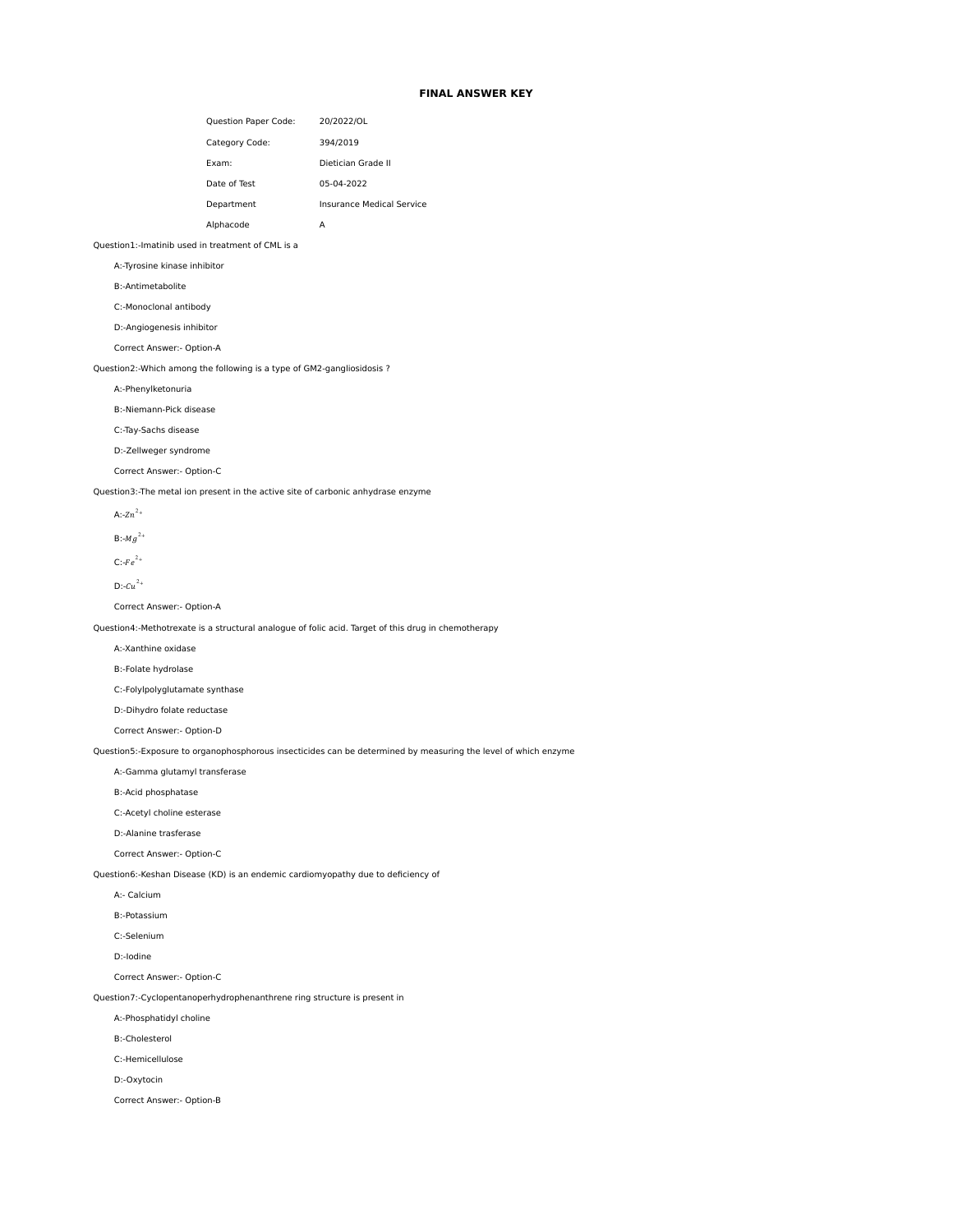Question8:-RNA Induced Silencing Complex (RISC) is involved in all except

A:-Gene silencing

B:-RNA interference pathway

C:-Degradation of target mRNA

D:-Replication

Correct Answer:- Option-D

Question9:-Zellweger syndrome affects

A:-Peroxisome

B:-Lysosome

C:-Mitochondria

D:-Endoplasmic reticulum

Correct Answer:- Option-A

Question10:-Mutarotation is exhibited by all except

A:-Glucose

B:-Fructose

C:-Sucrose

D:-Maltose

Correct Answer:- Option-C

Question11:-Acetyl-CoA Carboxylase belongs to which major class of enzymes ?

A:-Hydrolases

B:-Lyases

C:-Transferases

D:-Ligases

Correct Answer:- Option-D

Question12:-Pick the correct statements about glucose transporters.

i. GLUT2 uptake glucose only in times of plenty and is present in liver and pancreas. ii. GLUT5 uptake primarily fructose and is present in small intestine.

iii. GLUT2 is having very low  $K_M$  value for glucose.

A:-Only (ii and iii)

B:-Only (i and ii)

C:-Only (i and iii)

D:-All of the above (i, ii and iii)

Correct Answer:- Option-B

Question13:-Vitamin/s involved in one carbon metabolism

A:-Folate

B:-Vitamin B12

C:-Vitamin B6

D:-All of the above

Correct Answer:- Option-D

Question14:-Which of the following statements are true about 260/280 ratio ? i) A ratio of ~2.0 is generally accepted as "pure" for RNA.<br>ii) A ratio of ~2.2 is generally accepted as "pure" for protein.<br>iii) A ratio of ~1.8 is generally accepted as "pure" for DNA.

A:-Only (ii and iii)

B:-Only (i and ii)

C:-All of the above (i, ii and iii)

D:-Only (i and iii)

Correct Answer:- Option-D

Question15:-Absence of Alpha-L-iduronidase enzyme in lysosome leads to accumulation of

A:-Dermatan sulfate

B:-Heparan sulfate

C:-Keratan sulfate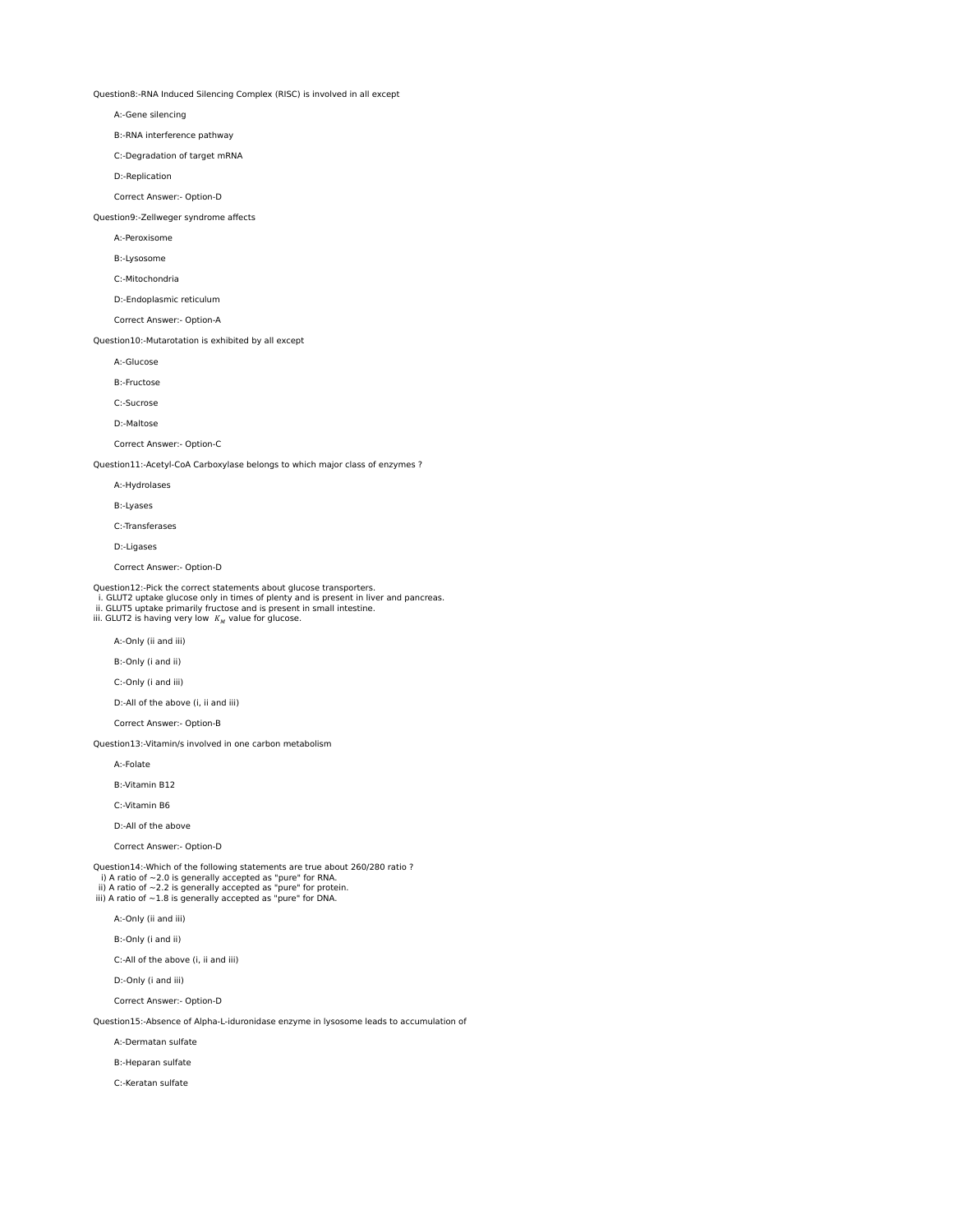D:-Both (1) and (2)

Correct Answer:- Option-D

Question16:-4-O-β-D-Glucopyranosyl-β-D-glucopyranose is commonly known as

A:-Cellulose

B:-Melibiose

C:-Cellobiose

D:-Trehalose

Correct Answer:- Option-C

Question17:-Calcitonin is a \_\_\_\_\_\_ hormone.

A:-Steroid

B:-Amine

C:-Peptide

D:-Glycoprotein

Correct Answer:- Option-C

Question18:-All are true with respect to LDL except

A:-Apo A-1 is the main apoprotein present in LDL

B:-LDL transport cholesterol from liver to peripheral tissues

C:-Apo B-100 is the main apoprotein present in LDL

D:-LDL is an atherogenic lipoprotein

Correct Answer:- Option-A

# Question19:-Pick the correct statement.

A:-Proto-oncogene products leads to loss of cell cycle control

B:-Tumor suppressor gene products can inhibit cell cycle

C:-Oncogene products can inhibit cell cycle

D:-Mutation of a tumor suppressor gene can lead to cell cycle inhibition

Correct Answer:- Option-B

Question20:-A ratio of nitrogen incorporated into the body over nitrogen absorbed gives a measure of

A:-Biological value

B:-Protein efficiency ratio

C:-Net protein utilization

D:-None of the above

Correct Answer:- Option-A

Question21:-Which of the following statement is/are correct about hemophilia ?

i) Hemophilia is a bleeding disease that occurs almost exclusively in females. ii) Classic hemophilia is caused by an abnormality or deficiency of factor VIII.

iii) Hemophilia B is caused by deficiency of factor X. iv) Hemophilia A is also called as classic hemophilia.

A:-Only i and iv

B:-Only ii and iii

C:-All of the above

D:-Only ii and iv

Correct Answer:- Option-D

Question22:-Which one of the following options represents the correct match between cell organelles and their functions ?

| Cell organelle                                                                                  | Function                                                                                                                                      |  |
|-------------------------------------------------------------------------------------------------|-----------------------------------------------------------------------------------------------------------------------------------------------|--|
| (i) Mitochondria<br>(ii) Smooth Endoplasmic Reticulum (SER)<br>(iii) Ribosome<br>(iv) Lysosomes | (a) Synthesis of proteins<br>(b) Removal of excess secretory products<br>(c) Storage and metabolism of calcium<br>(d) Initiation of apoptosis |  |
| A:-i-c. ii-d. iii-a. iv-b                                                                       |                                                                                                                                               |  |
| B:-i-d. ii-c. iii-b. iv-a                                                                       |                                                                                                                                               |  |

C:-i-d, ii-c, iii-a, iv-b

D:-i-b, ii-a, iii-c, iv-d

Correct Answer:- Option-C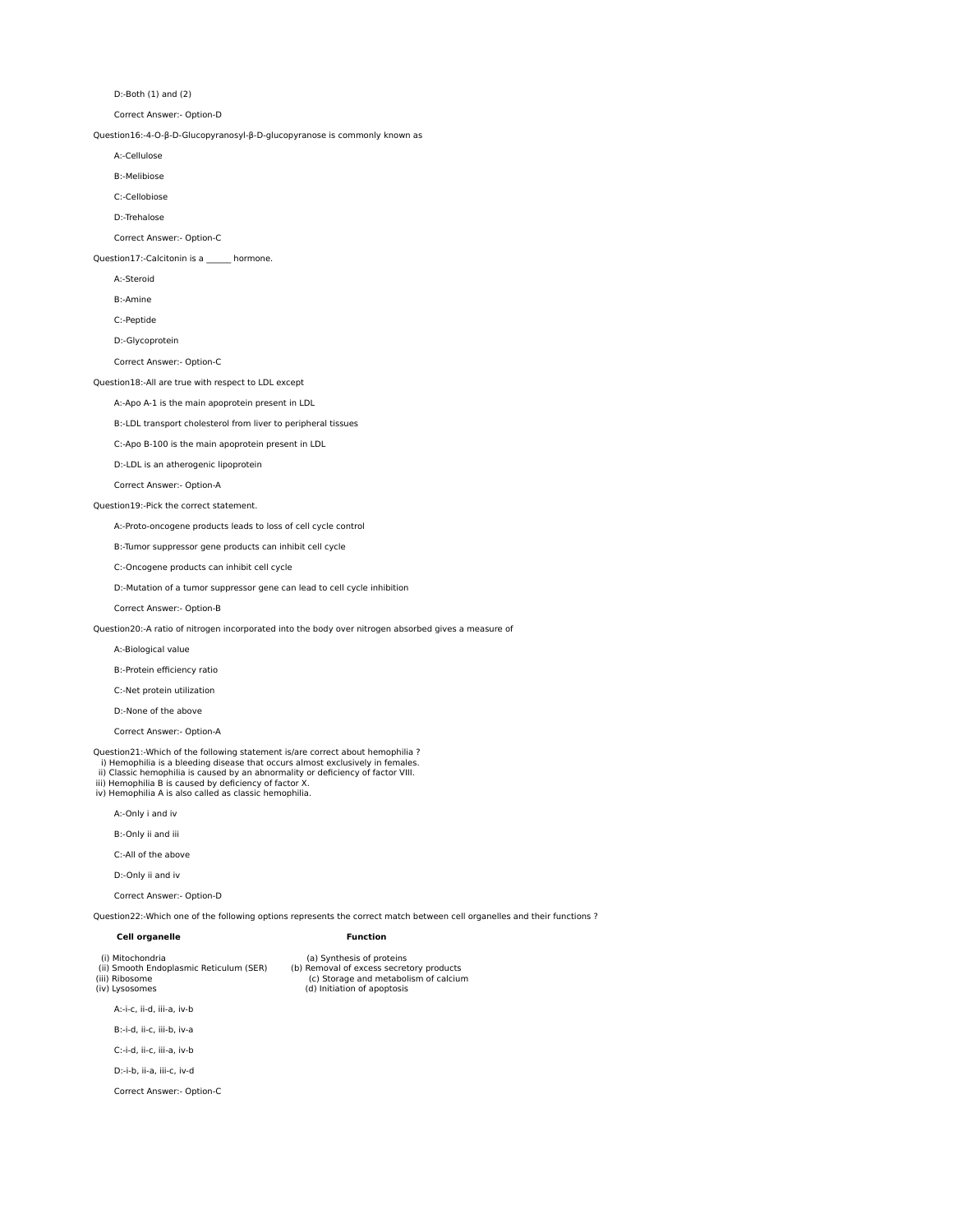Question23:-The term Eupnoea means

A:-Rhythmic normal breathing at rest

B:-Maximum inspiratory position

C:-Difficulty in breathing

D:-Functional residual capacity

Correct Answer:- Option-A

Question24:-All the following are important electrolytes in the body except

A:-Sodium

B:-Potassium

C:-Carbon

D:-Calcium

Correct Answer:- Option-C

Question25:-Choose the correct match :<br>(i) Hypothalamus (a) Glucagon (i) Hypothalamus

| (ii) Pituitary | (b) Gonadotropin releasing hormone |
|----------------|------------------------------------|
| (iii) Thyroid  | (c) Growth hormone                 |
| (iv) Pancreas  | (d) Calcitonin                     |
|                |                                    |

A:-i-c, ii-a, iii-d, iv-b

B:-i-a, ii-c, iii-b, iv-d

C:-i-b, ii-c, iii-d, iv-a

D:-i-d, ii-b, iii-a, iv-c

Correct Answer:- Option-C

Question26:-Which of the following statement is/are incorrect ?

(i) Graffian follicle is the matured ovarian follicle with maturing ovum.

(ii) Follicular phase extends from the 5<sup>th</sup> day of the cycle until the time of ovulation.<br>(iii) The process of ovulation is influenced by rapid secretion of FSH.

(iv) Corpus luteum is also called as yellow body

A:-Only iv

B:-Only i and ii

C:-Only iii

D:-Only i and iv

Correct Answer:- Option-C

Question27:-Lippes loop is an example of

A:-First generation IUD

B:-Second generation IUD

C:-Depots

D:-Vaults

Correct Answer:- Option-A

# Question28:-Choose the correct match :

i) Excitatory neurotransmitter (a) Dopamine<br>
(ii) Inhibitory neurotransmitter (b) Nitric oxide (iii) Neurotransmitter with excitatory and inhibitory (c) Adrenaline actions

A:-i-c, ii-b, iii-a

B:-i-b, ii-a, iii-c

C:-i-a, ii-c, iii-b

D:-i-b, ii-c, iii-a

Correct Answer:- Option-B

Question29:-Which of the following statement is/are correct about surfactant ?

- (i) Type I alveolar cells secrete surfactant. (ii) Surfactant reduces the surface tension by forming a layer between the fluid lining the
- alveoli and alveolar air. (iii) Surfactant is removed by Pulmonary Alveolar Macrophages (PAMs).
- (iv) Glucocorticoids decelerate the maturation of surfactant.

A:-Only ii and iii

B:-Only i, ii and iii

C:-Only ii and iv

D:-All of the above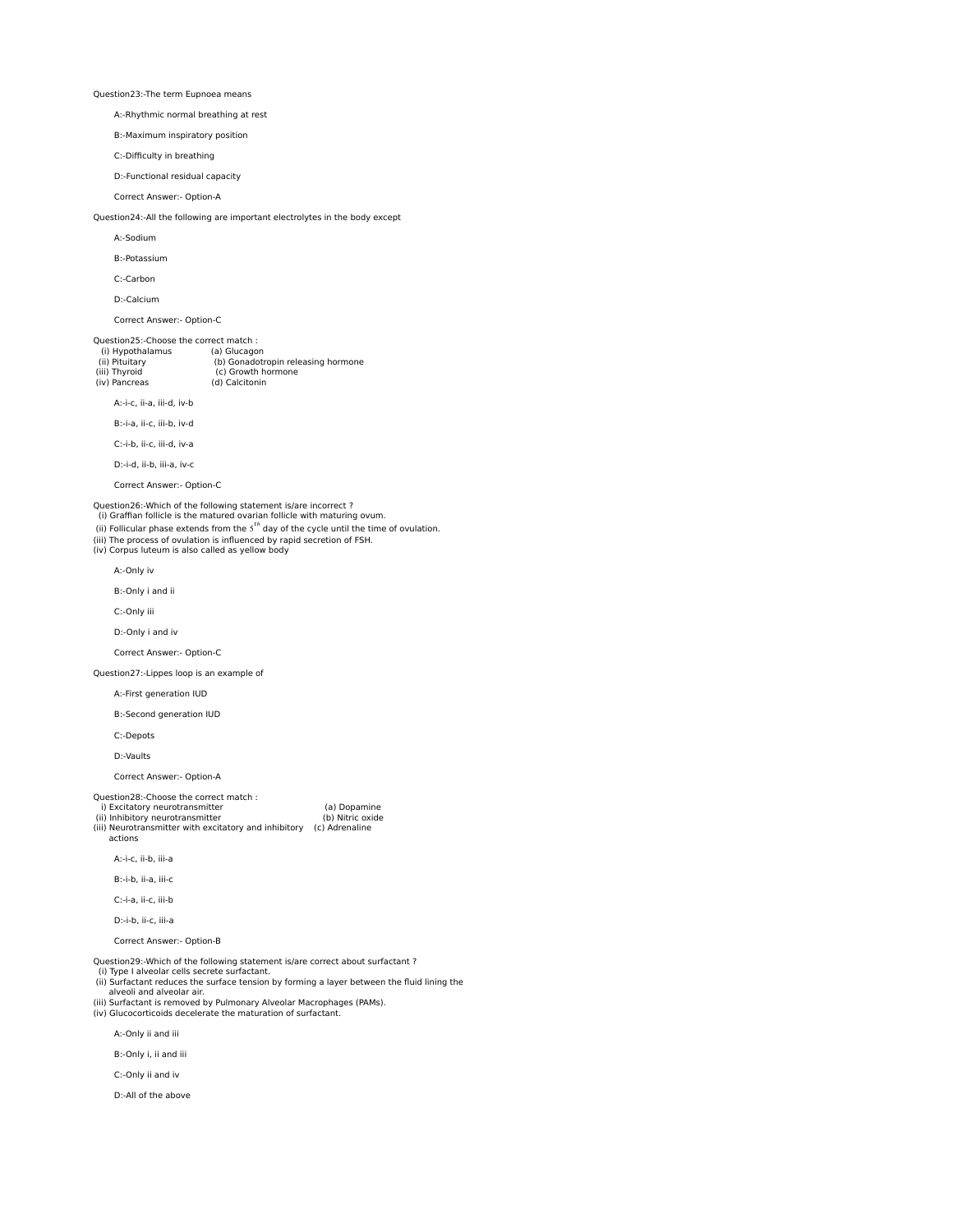Correct Answer:- Option-A

Question30:-Choose the correct match :

| OUCSLIOIDV.-CHOOSE LIIC CONTECT MULCII . |
|------------------------------------------|
| Antibodies in plasma                     |
| (a) nil                                  |
| (b) anit-A                               |
| (c) anti-A. B                            |
| (d) anti-B                               |
|                                          |

A:-i-b, ii-d, iii-a, iv-c

B:-i-d, ii-b, iii-a, iv-c

C:-i-b, ii-d, iii-c, iv-a

D:-i-d, ii-b, iii-c, iv-a

Correct Answer:- Option-B

Question31:-Emulsification of fat is carried out by which of the following ?

A:-Bile salts

B:-Bile pigments

C:-Salivary amylase

D:-Trypsin

Correct Answer:- Option-A

Question32:-Vomit centre is located in

A:-Medulla Oblongata

B:-Cerebrum

C:-Hypothalamus

D:-Pons

Correct Answer:- Option-A

Question33:-Injection of preformed antibodies into the body provides which of the following immunity ?

A:-Natural passive immunity

B:-Artificial passive immunity

C:-Natural active immunity

D:-Artificial active immunity

Correct Answer:- Option-B

Question34:-Which of the following statement is/are correct ? (i) Right atrium receives deoxygenated blood via superior and inferior venacava.

ii) Pulmonary veins carries oxygenated blood from lungs to left ventricle.<br>(iii) Pulmonary artery carries the deoxygenated blood from right ventricle to lungs.<br>(iv) Left atrium pumps the arterial blood to different parts o

A:- Only i and iv

B:-All of the above

C:-Only ii and iii

D:-Only i and iii

Correct Answer:- Option-D

Question35:-Which of the following hormone is not secreted by kidney ?

A:-Erythromycin

B:-Thrombopoietin

C:-Renin

D:-Erythropoietin

Correct Answer:- Option-A

Question36:-Which of the following is not a glial cell ?

A:-Microglia

B:-Astrocytes

C:-Oligodendrogliocytes

D:-Endoneurium

Correct Answer:- Option-D

Question37:-Weak, irregular, short and usually painless uterine contractions that starts after 6<sup>th</sup> week of pregnancy are referred to as

A:-Braxton hicks contractions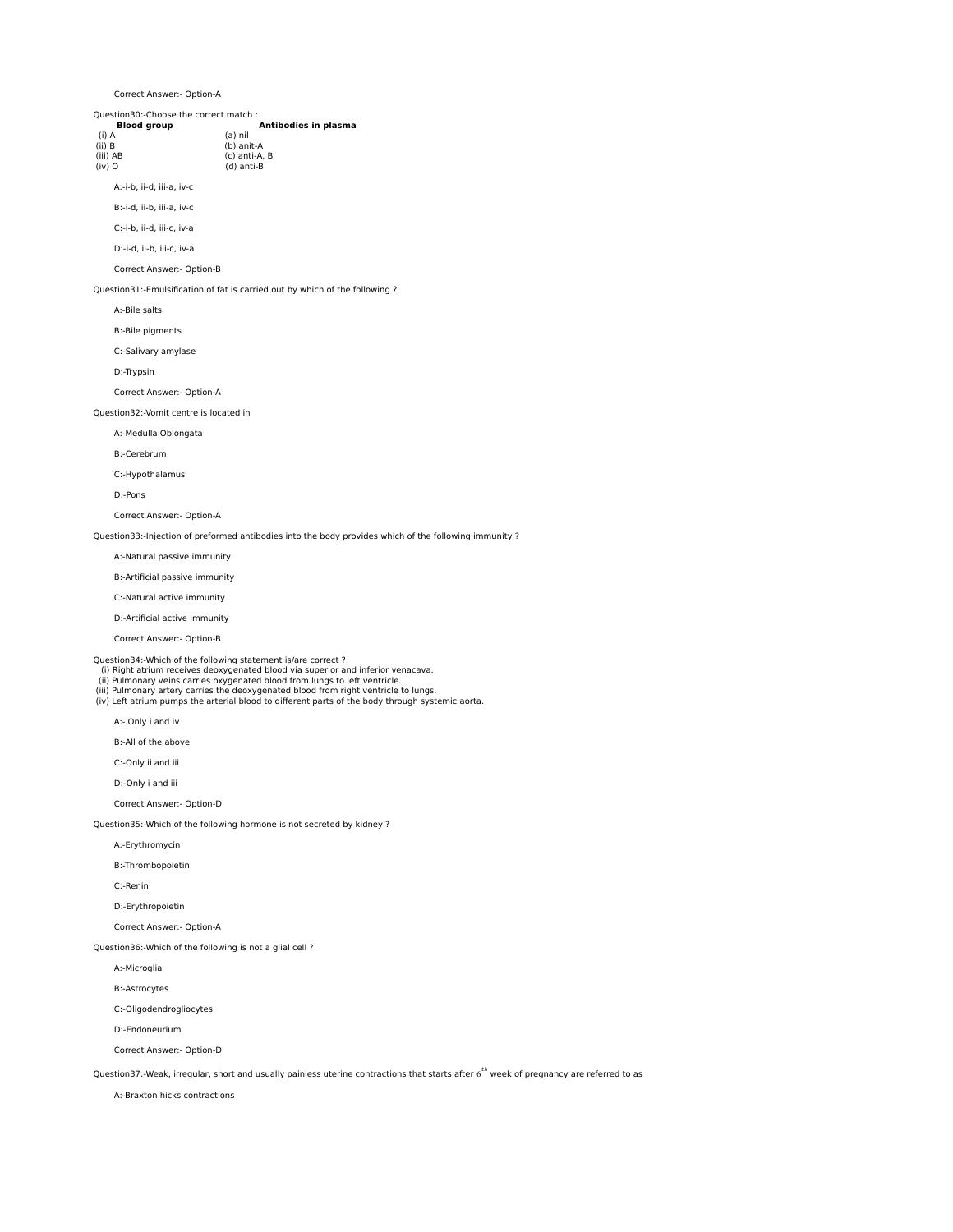B:-Eccentric contractions

C:-Isometric contractions

D:-Concentric contractions

Correct Answer:- Option-A

#### Question38:-HIV is a retrovirus that binds to

A:-CD8 protein

B:-CD3 protein

C:-CD4 protein

D:-CD28 protein

Correct Answer:- Option-C

Question39:-The heart sound that occur due to closure of semilunar valves and marks the onset of ventricular diastole is

A:-First heart sound

B:-Second heart sound

C:-Third heart sound

D:-Fourth heart sound

Correct Answer:- Option-B

Question40:-Choose the correct combination of the cells in the islets and the hormones secreted by them.

A:-A cells-insulin, B cells-glucagon, D cells-somatostatin, F cells-pancreatic polypeptide

B:-A cells-insulin, B cells-glucagon, D cells-pancreatic polypeptide, F cells-somatostatin

C:-A cells-glucagon, B cells-insulin, D cells-pancreatic polypeptide, F cells-somatostatin

D:-A cells-glucagon, B cells-insulin, D cells-somatostatin, F cells-pancreatic polypeptide

Correct Answer:- Option-D

Question41:-The principal microorganism in the preparation of yoghurt is

A:-Streptococcus lactis

B:-Leuconostoc citrovorum

C:-Streptococcus thermophilus

D:-Lactobacillus lactis

Correct Answer:- Option-C

Question42:-Which of the following organisms have a high vitamin content ?

#### A:-Alage

B:-Protozoa

C:-Mould

D:-Yeast

Correct Answer:- Option-D

Question43:-Which among the following organisms cause food intoxication ?

A:-Staphylococcus aureus

B:-Campylobacter

C:-Bacillus cereus

D:-E Coli

Correct Answer:- Option-C

Question44:-The temperature that allows the most rapid growth of microorganism during a short period of time is indicated as its

A:-Minimum temperature

B:-Maximum temperature

C:-Optimum temperature

D:-Growth temperature

Correct Answer:- Option-C

Question45:-A petidoglycan layer is found in

A:-Gram positive bacteria

B:-Gram negative bacteria

C:-Algae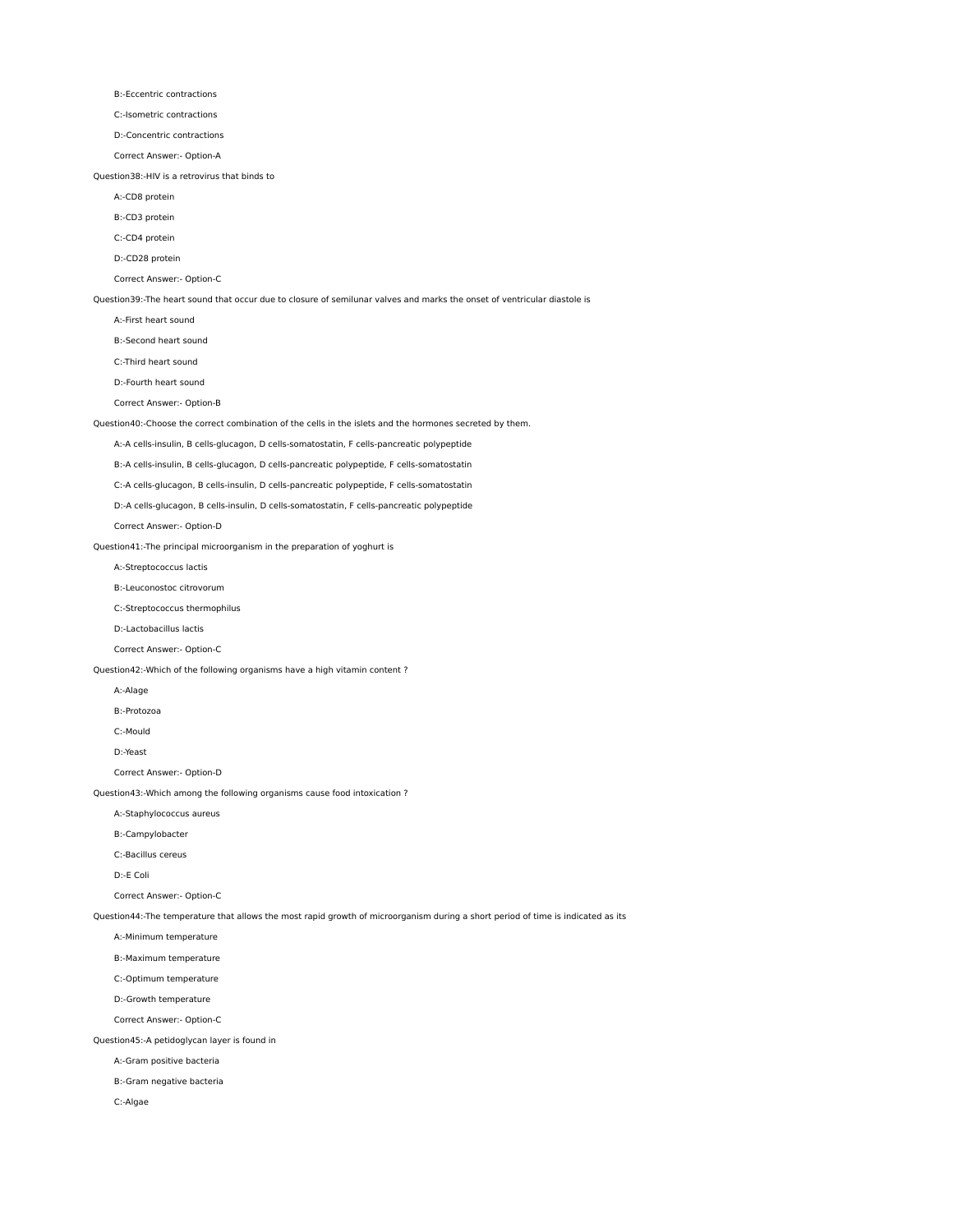D:-Fungi

Correct Answer:- Option-A

Question46:-Secondary metabolites are produced in which of the phase of bacterial growth ?

A:-Lag phase

B:-Log phase

C:-Stationary phase

D:-Death phase

Correct Answer:- Option-C

Question47:-The process of killing all microorganisms along with their spores is

A:-Disinfection

B:-Antisepsis

C:-Sanitisation

D:-Sterilisation

Correct Answer:- Option-D

Question48:-Which of the following yeast can be used for producing microbial protein ?

A:-Saccharomyces cerevisae

B:-Candida milleri

C:-Vibrio

D:-Candida utilis

Correct Answer:- Option-D

Question49:-Which among the following shows the maximum resistance to physical and chemical agents ?

A:-Viruses

B:-Bacterial spores

C:-Mould spores

D:-E coli

Correct Answer:- Option-B

Question50:-Leavening of dough is due to the production of which of these gases ?

A:-Hydrogen

B:-Oxygen

C:-Carbondioxide

D:-Sulphur dioxide

Correct Answer:- Option-C

Question51:-One of the most common food-borne pathogen from undercooked poultry and egg

A:-Salmonella

B:-Trichinella

C:-Clostridium

D:-Bacillus

Correct Answer:- Option-A

Question52:-Which among the following is a fermented soya product ?

A:-Sauerkraut

B:-Sake

C:-Miso

D:-Yoghurt

Correct Answer:- Option-C

Question53:-Partially digested form of macronutrients administered through a special route to patients who have pathological conditions of gastrointestinal tract, preventing normal digestion

A:-Blenderised formulas

B:-Elemental formulas

C:-Total parenteral nutrition

D:-Bolus feeding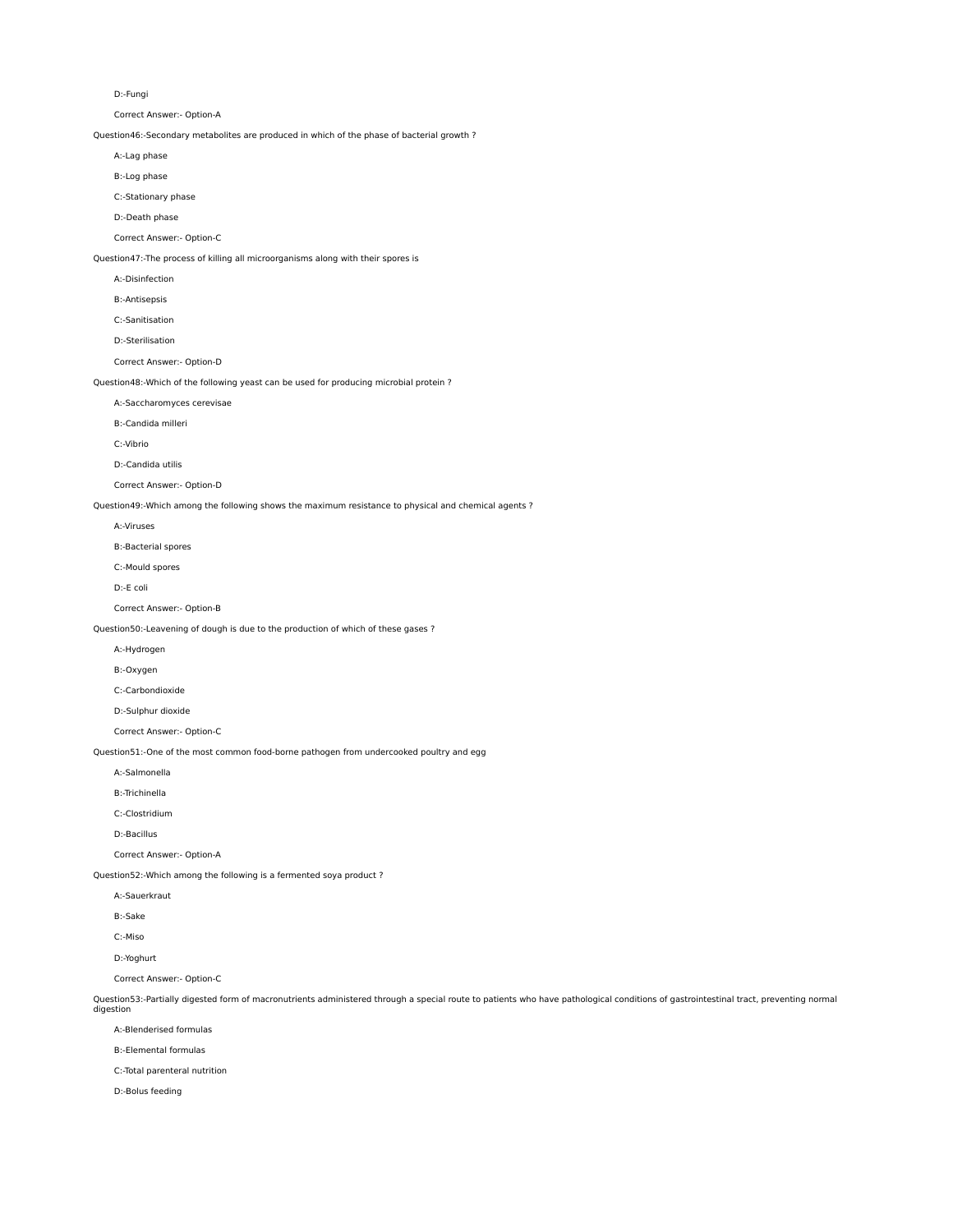Correct Answer:- Option-B

Question54:-GFR less than which indicates kidney failure

- A:-120 ml/min
- B:-70 ml/min
- C:-15 ml/min
- D:-30 ml/min
- Correct Answer:- Option-C

Question55:-Feeding method in pre mature infants, where a soft feeding tube is inserted through the infant's nose and into the stomach

- A:-Gastric gavage
- B:-Transpyloric feeding
- C:-Bolus feeding
- D:-Nipple feeding

Correct Answer:- Option-A

Question56:-Which of the following disease condition necessitates a low sodium diet ?

- A:-Diabetes mellitus
- B:-Peptic ulcer
- C:-Cirrhotic ascites

D:-Obesity

Correct Answer:- Option-C

Question57:-Modest use of foods or supplements containing probiotic components are helpful to control

- A:-Diarrhoea
- B:-Nephrosis
- C:-Arthritis
- D:-Renal calculi
- Correct Answer:- Option-A

Question58:-Hepatitis that is transmitted by the fecal - oral route

- A:-Hepatitis A
- B:-Hepatitis B
- C:-Hepatitis C
- D:-Hepatitis E

Correct Answer:- Option-A

Question59:-The primary cholesterol carrier in blood is

A:-VLDL

B:-LDL

C:-HDL

D:-IDL

Correct Answer:- Option-B

Question60:-Which of the following is an intermittent type of fever ?

- A:-Measles
- B:-Influenza
- C:-Malaria
- D:-Mumps

Correct Answer:- Option-C

Question61:-The most common kind of stones found in people with gout

A:-Oxalate

B:-Cholesterol

C:-Citrate

D:-Uric acid

Correct Answer:- Option-D

Question62:-A syndrome found in cancer patients characterised by systemic inflammation, negative protein and energy balance and an involuntary loss of lean body mass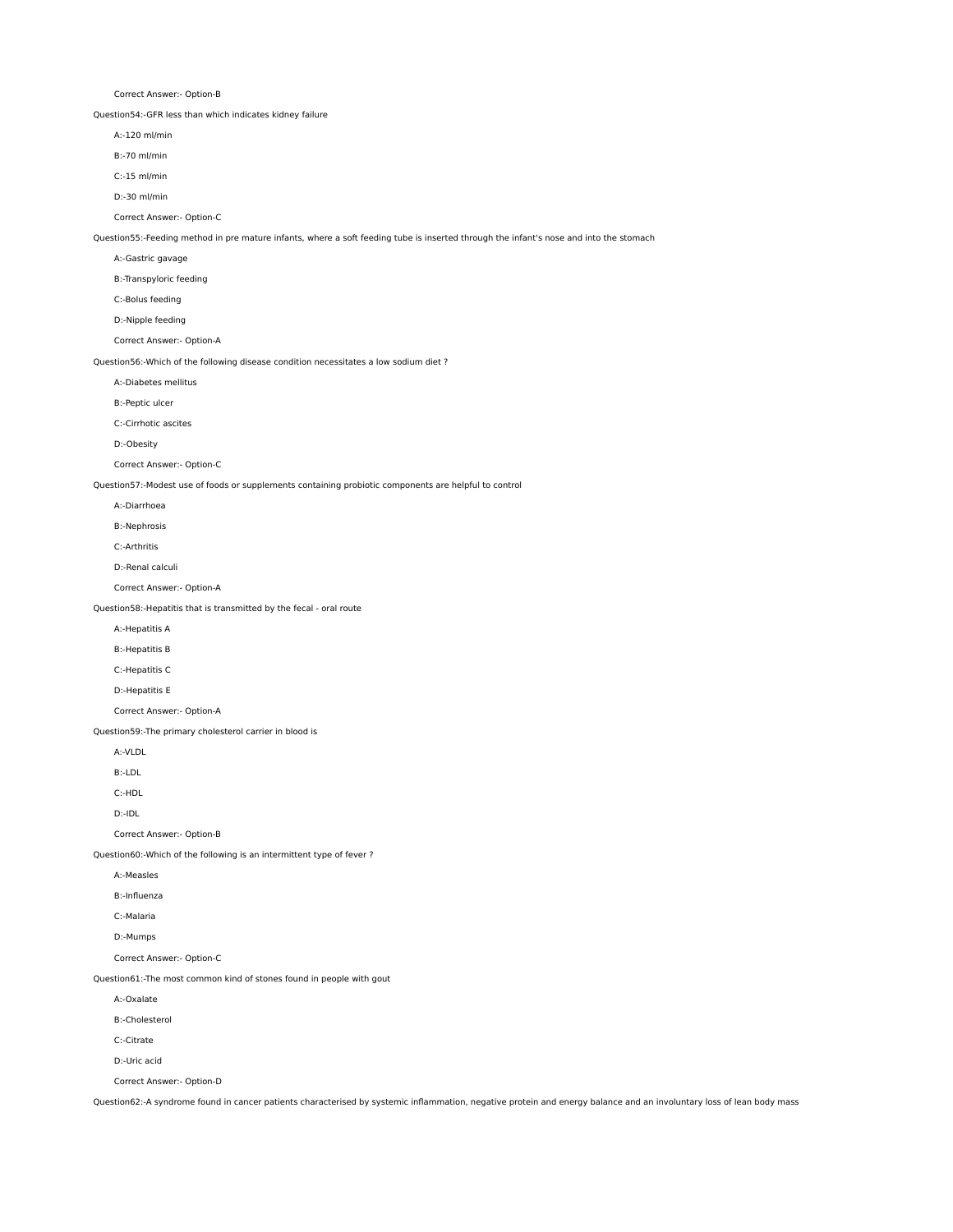A:-Behr syndrome

B:-Cachexia

C:-Cushing's syndrome

D:-Gullian-Barre Syndrome

Correct Answer:- Option-B

Question63:-Increased levels of ammonia in blood can lead to

A:-Diabetes

B:-Nephritis

C:-Hepatic coma

D:-Stroke

Correct Answer:- Option-C

Question64:-The complex inflammatory process in arthritis is mediated by

A:-Drugs

B:-Prostaglandins

C:-Enzymes

D:-Antibiotics

Correct Answer:- Option-B

Question65:-The special factor present in breast milk that helps to prevent growth of E. coli

A:-Zinc

B:-Bifidus factor

C:-Lactoferrin

D:-Colostrum

Correct Answer:- Option-B

Question66:-ICMR standard (2020) for Vitamin C requirement during prgnancy is

A:-40 mg/d

B:-60 mg/d

C:-80 mg/d

D:-65 mg/d

Correct Answer:- Option-C

Question67:-The muscle degeneration that becomes more common in later adulthood is

A:-Sarcopenia

B:-Macular degeneration

C:-Carthritis

D:-Myalgia

Correct Answer:- Option-A

Question68:-Vitamin A deficiency in children can lead to

A:-Poor cognition

B:-Repeated infections

C:-Muscle wasting

D:-Spongy bleeding gums

Correct Answer:- Option-B

Question69:-Which of the following clinical manifestation is not observed in a child suffering

from marasmus ?

A:-Watery diarrhoea with acid stools

B:-Generalised oedema

C:-Visible peristalsis from thin abdominal wall

D:-Subnormal temperature

Correct Answer:- Option-B

Question70:-Pigeon chest in children can be a symptom of the deficiency of

A:-Vitamin D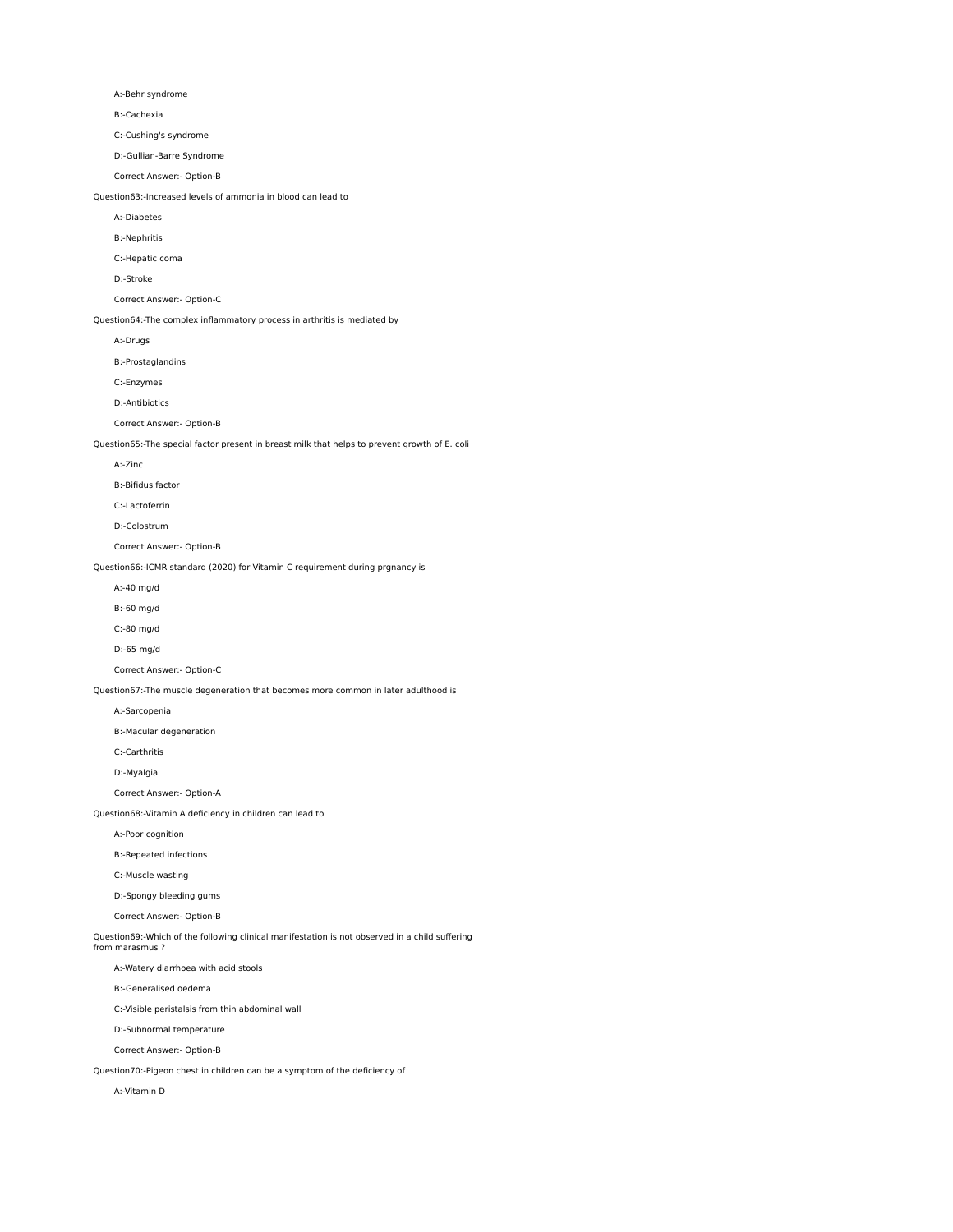B:-Vitamin C

C:-Riboflavin

D:-Niacin

Correct Answer:- Option-A

Question71:-Which among the following is not a method of nutritional assessment using anthropometry ?

A:-MUAC

B:-Skin fold thickness

C:-Waist circumference

D:-Blood pressure

Correct Answer:- Option-D

Question72:-An anthropometric assessment method of body fat distribution used as an indicator of health risk

A:-Body Mass Index

B:-Waist-to-hip ratio

C:-Percentage of ideal body weight

D:-DEXA

Correct Answer:- Option-B

Question73:-The mid day meal programme/school lunch programme aims to provide at least \_\_\_\_\_\_\_\_ of the daily requirement.

A:-One third of calories and one fourth of proteins

B:-One half of calories and one third of proteins

C:-One half of calories and one half of proteins

D:-One third of calories and one half of proteins

Correct Answer:- Option-D

Question74:-Foods after thawing must be

A:-Thrown away immediately

B:-Kept in the refrigerator

C:-Consumed immediately

D:-Stored for later use

Correct Answer:- Option-C

Question75:-Deficiency of which nutrient increases the risk of birth defect-spina bifida

A:-Iron

B:-Folic acid

C:-Vitamin A

D:-Vitamin D

Correct Answer:- Option-B

Question76:-While planning for nutrition education, evaluating a patient's previous knowledge, as well as socioeconomic factors that may effect their ability to learn is

A:-Context evaluation

B:-Outcome evaluation

C:-Process evaluation

D:-Input evaluation

Correct Answer:- Option-A

Question77:-A stereoisomer of the naturally occurring cis-fatty acid in which hydrogen is added back across the double bond; formed during high temperature treatment of hydrogenated fats

A:-Saturated fat

B:-Unsaturated fat

C:-Trans fat

D:-Short chain fats

Correct Answer:- Option-C

Question78:-Reaction where aminoacids in protein react with the reducing sugar in carbohydrate at high temperature to form complex brown coloured compounds

A:-Maillard reaction

B:-Caramelisation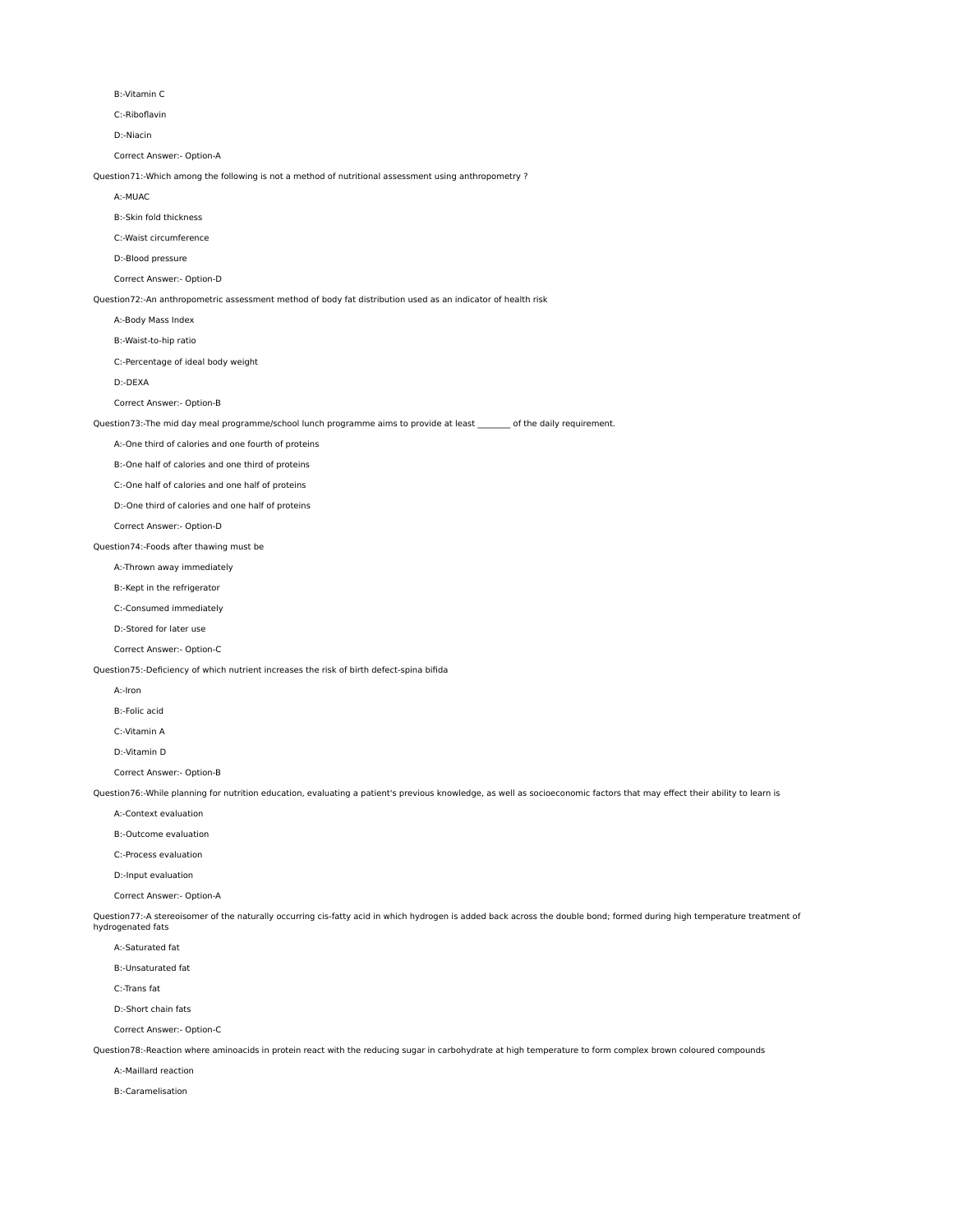C:-Enzymatic browning

D:-Decarboxylation

Correct Answer:- Option-A

Question79:-Which of the following property of egg has got culinary role ?

A:-Leavening

B:-Tenderisation

C:-Caramelisation

D:-Shortening

Correct Answer:- Option-A

Question80:-The first step by a purchase officer in placing purchase order is to

A:-Select the method of purchase

B:-Contact the vendor

C:-Identify need

D:-Go for market bidding

Correct Answer:- Option-C

Question81:-Term to describe the amount of a particular item required to meet an operation's need during a specific period of time

A:-Inventory

B:-Par stock

C:-Residual stock

D:-Running stock

Correct Answer:- Option-B

Question82:-Which of the following is an example of hydrogenated fat

A:-Butter

B:-Olive oil

C:-Margarine

D:-Fiber

Correct Answer:- Option-C

Question83:-The important phases in the standardisation of recipe includes

A:-Recipe verification, product evaluation, quantity adjustment

B:-Recipe selection, product preparation, sensory assessment

C:-Recipe preparation, variation trials, quality evaluation

D:-Product preparation, sensory assessment, quality adjustment

Correct Answer:- Option-A

Question84:-Coleslaw is an example of

A:-Simple salad

B:-Dessert

C:-Compound salad

D:-Salad dressing

Correct Answer:- Option-C

Question85:-The most personalised method of service among the following

A:-Still method

B:-Family service

C:-Gueridon service

D:-Silver service

Correct Answer:- Option-C

Question86:-A bisque soup is made of

A:-Clams, beef and prawns

B:-Lobster, prawns and crab

C:-mussels, oyster and chicken

D:-Squid, prawns and beef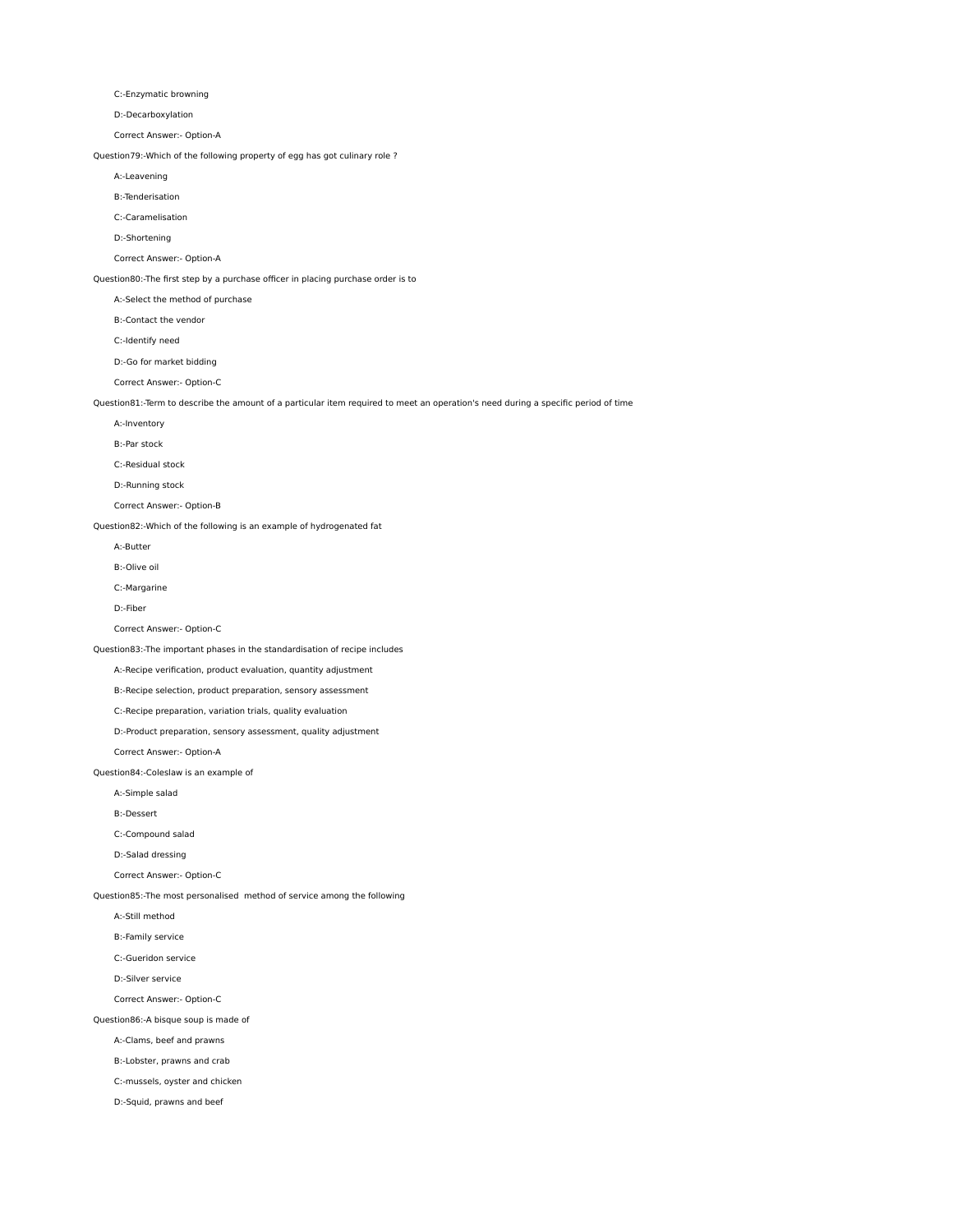Correct Answer:- Option-B

Question87:-A set menu type, planned by the hos, offering limited choice of dishes for each course and between courses

- A:-Table d Hote menu
- B:-A la Carte menu

C:-Combination menu

D:-Cyclic menu

Correct Answer:- Option-A

Question88:-A dry heat method of cooking which uses direct or radiant heat from gas flames, charcoal or electric units

- A:-Frying
- B:-Smoking
- C:-Broiling
- D:-Simmering

Correct Answer:- Option-C

Question89:-Which among the following is not a main style of kitchen layout in food service establishment ?

A:-Island style

B:-L shape style

C:-Zone style

D:-Assembly line

Correct Answer:- Option-B

Question90:-Which among the following is not achieved by standardising a recipe ?

A:-Consistent food quality

B:-Controlling food cost

C:-Maintaining food inventory

D:-Variety

Correct Answer:- Option-D

Question91:-The inverted pyramid format for written communication suggests background information to be

A:-Limited

B:-Maximum

C:-Not needed

D:-point-wise

Correct Answer:- Option-A

# Question92:-Effective recruitment requires

A:-Clear idea of job requirement

B:-Huge cash flow

C:-An established organisation

D:-Existing staff

### Correct Answer:- Option-A

Question93:-Performance appraisals and review committees within an organisation are mechanisms for

A:-Outline evaluation

B:-Formative evaluation

C:-External evaluation

D:-Internal evaluation

Correct Answer:- Option-D

Question94:-The service system where food is prepared centrally and the processed food is distributed to other smaller units

A:-Commissory

B:-Assembly line

C:-Conventional

D:-Cook and serve

Correct Answer:- Option-A